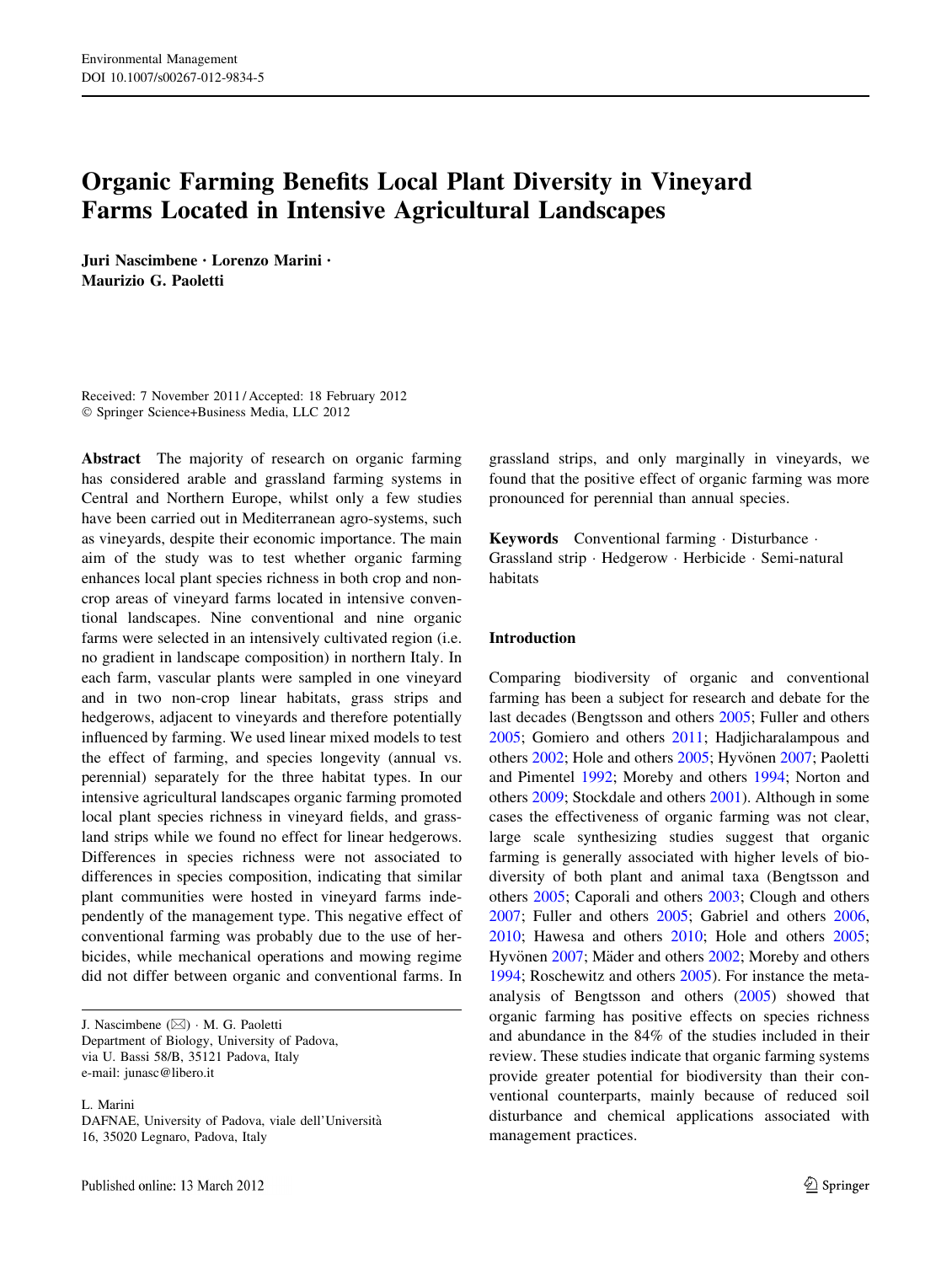Although, at the local scale (i.e. within a field), biodiversity is often higher in organic farms, the benefits of organic farming also depends on the composition of the surrounding landscape (Ekroos and others  $2010$ ; Rundlöf and Smith [2006](#page-6-0); Rundlöf and others [2008,](#page-6-0) [2010;](#page-6-0) Weibull and others [2003\)](#page-6-0). This landscape dependence is particularly relevant for highly mobile organisms such as flying insects and birds, while plants usually exhibit lower dependence on landscape processes (Gabriel and others  $2010$ ; Marini and others  $2008a$ , [b](#page-5-0); but see Rundlöf and others [2010](#page-6-0)). Plant species richness under organic farming is expected to be higher than under conventional farming in simple landscapes, while conventional farms might reach similar diversity levels to those of organic farms when the surrounding landscape is complex (Bata<sup>ry</sup> and others [2011](#page-5-0); Roschewitz and others [2005](#page-6-0); Tscharntke and others [2005](#page-6-0)).

A large body of research has considered arable and grassland farming systems mostly in Central and Northern Europe, while only a few studies have been carried out in other economically important agro-ecosystems of the Mediterranean regions such as vineyards, citrus and olive orchards (Cárdenas and others [2006](#page-5-0); Gago and others [2007\)](#page-5-0). Despite the fact that in several countries vineyards are economically relevant cultivations, only a very few studies have evaluated the effects of management practices on biodiversity (Brittain and others [2010;](#page-5-0) Brugisser and others [2010;](#page-5-0) Paoletti and others [2007](#page-6-0)).

Hence, the main aim of this study was to test whether organic farming enhances local plant species richness in vineyard farms located in a homogenous intensive conventional landscape. Specifically, this study had two main objectives: (i) to compare plant species richness and composition in three habitat types (vineyard, grassland strip, and hedgerow) between conventional vs. organic vineyard farms located in intensively managed conventional landscape, and (ii) to explore whether species richness responses to farm management differ between annual and perennial species. Perennial species are expected to be more sensitive to mechanical disturbance (McIntyre and others [1999\)](#page-5-0) than annual species. Frequent disturbance destroys in general both annuals and perennials established, but it creates more favourable conditions for new germinations of annuals (Gago and others [2007\)](#page-5-0).

# Materials and Methods

# Study Area

The study was carried out in the administrative region of Veneto (Fig. [1](#page-2-0)). The region is one of the most important areas of north Italy for grape production with c. 71,360 ha cultivated as vineyards. In Veneto, vineyard farms are mainly managed with conventional practices, and only a small percentage is managed under organic farming  $(\sim 2\%)$ . Because of the dominance of conventional farming, the few organic farms are composed of scattered patches within a matrix of an intensively farmed landscape. In these areas, semi-natural habitats such as deciduous forests and semi-natural grasslands have been progressively converted to farmland, resulting in a relatively simplified landscape. Due to the dominance of conventional farming, it was not possible to include a gradient in landscape composition along with local management. We, therefore, kept constant landscape composition and tested only local farming practices. This was done by sampling farms in landscapes with more or less the same cover of semi-natural habitats (see below).

# Sampling

Nine conventional and nine organic farms were selected to keep landscape composition constant and to test the effect of local management (Fig. [1\)](#page-2-0). The farms were selected using a regional database to include the main productive districts of the region. Organic and conventional farms had  $10.6\%$  (SD = 15.3%) and 6.8% (SD = 7.5%) of cover of semi-natural habitats in the surroundings (quantified within a 1-km radius), respectively. There was no significant difference between the conventional and organic farms in the proportion of surrounding semi-natural habitats (unpaired t test,  $n = 18$ ,  $p = 0.514$ ). The landscape was characterized by a matrix of intensive conventional vineyards or arable lands where vineyard fields are usually located in a continuous matrix of vineyards and are sometimes bordered by grasslands strips and hedgerows.

Management information was obtained through farmer interviews. Sampled organic farms were converted to organic farming at least 10 years before sampling, except in the case of one farm which was converted in 2005. In organic farms, weeds are controlled only by mowing (3–4 times per year) whereas in conventional farms they are controlled both mechanically and chemically using herbicides (mainly glyphosate) 2–4 times per year, both on the rows and between them (Table [1](#page-2-0)). Mown vegetation is generally removed from the fields. Tillage on the rows is the main mechanical operation used in both organic and conventional farms. The number of fungicide and insecticide treatments is similar between organic and conventional farms, obviously differing in the type of product. Organic farms use only substances admitted by the management guidelines for organic farming (e.g., copper hydroxide, Bacillus thuringiensis, and pyrethroids), while conventional farms use various agrochemical (e.g., Fenamidone, Mancosin, Tebufenozide).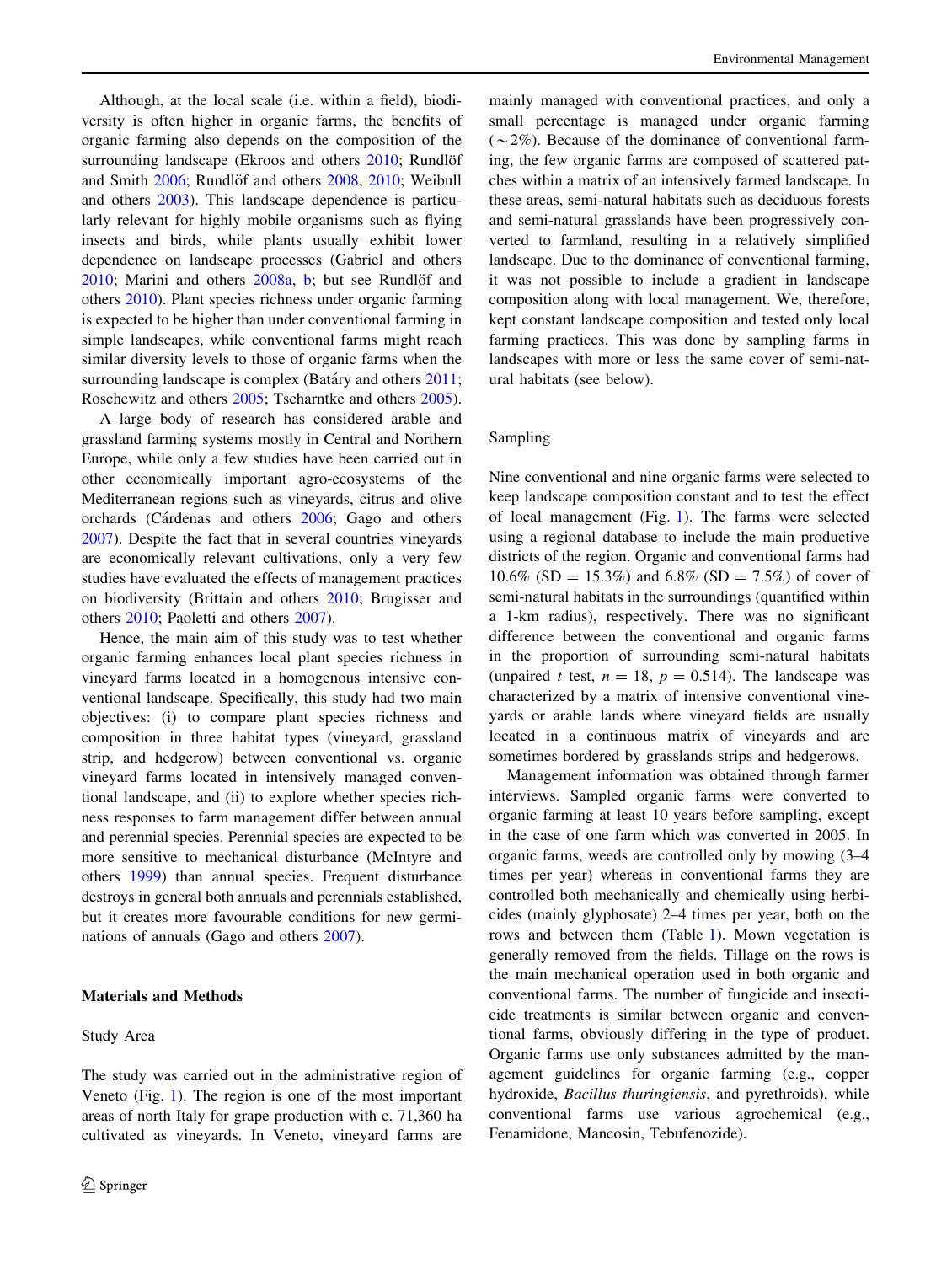<span id="page-2-0"></span>

Fig. 1 Location of the study area and of the 9 organic and 9 conventional farms. The grey area in the panel on the right represents the cover of semi-natural habitats in the region

|  |                                                         |  | <b>Table 1</b> Average $\pm$ SD (min-max) values of the main management |
|--|---------------------------------------------------------|--|-------------------------------------------------------------------------|
|  | treatments applied in organic versus conventional farms |  |                                                                         |

|                                | Organic $(n = 9)$          | Conventional<br>$(n = 9)$   |
|--------------------------------|----------------------------|-----------------------------|
| Mean surface (ha)              | $22 \pm 10$ (12-39)        | $36 \pm 35 (8 - 115)$       |
| Mean length of grass strips    | $55 \pm 22 (35 - 90)$      | $60 \pm 35(40 - 120)$       |
| Mean length hedgerows          | $45 \pm 18$ (20-90)        | $35 \pm 10$ (18-56)         |
| Years of organic farming       | $16 \pm 7(5-25)$           |                             |
| N herbicide treatments         | 0                          | $2 \pm 1.4$ (1–4)           |
| N fungicide treatments         | $15.3 \pm 4.5$<br>$(9-21)$ | $12.8 \pm 4.2$<br>$(10-20)$ |
| N insecticide treatments       | $2 \pm 2.4$ (0-7)          | $1.4 \pm 1.1$ (0-3)         |
| Use of mineral fertilizer      | No                         | Yes                         |
| Use of organic fertilizer      | Yes                        | Yes                         |
| N total (kg ha <sup>-1</sup> ) | $88 \pm 36$<br>$(50-130)$  | $82 \pm 50$ (36-160)        |
| Tillage on the rows            | Yes                        | Yes                         |
| Mowing frequency               | $3 - 4$                    | $3 - 4$                     |

In each farm, vascular plants (both herbaceous and woody species) were sampled in one randomly selected vineyard field and in the two linear habitats closest to the vineyard field: (i) grassland strips  $(\sim 4$  to 6 m width) dominated by herbaceous vegetation, used for tractors crossing and usually managed with the same criteria as for vineyard, being actually part of the ''vineyard system'', and (ii) single-row hedgerows with trees and shrubs, usually coppiced ( $\sim$ 5 to 8 m width; $\sim$ 6 to 8 m far from the vineyard). For the hedgerows, we placed the plot directly next to the hedgerows. In one farm and three farms there was no grassland strip and no linear hedgerow respectively. In each habitat, plant sampling was carried out once between April 15th and May 10th, 2010 before any management interventions. In each vineyard, plants were sampled within a single  $10 \times 10$  m<sup>2</sup> plot placed in the centre of the cultivated area. For each species, the abundance was visually estimated using 5% cover classes. Plants in linear habitats (one grassland strip and one hedgerow in each farm) were recorded within  $1 \times 1$  m<sup>2</sup> plots placed in the centre of the linear element. The abundance of each species was estimated using the same approach applied within vineyard fields.

# Data Analysis

Plant species were classified into two groups on the basis of their longevity: (i) annual species, and (ii) perennial species (including biennial species). For each group, species richness was computed as the total number of species recorded in each plot. Linear mixed models were used to test the main effects on species richness of management (conventional vs. organic) and species longevity (annual, and perennial) and their interaction separately for the three habitats (vineyard, grassland strip, and hedgerow). We included farm and plot as random factors in the model. The plot as random factor was included to account for the fact that the numbers of species in each trait group were quantified at the same sites. A significant interaction between management and longevity would imply a differential response to management of annual versus perennial species. We used linear mixed model assuming normal error distribution using the lmer function implemented in the ''nlme'' package using a restricted maximum likelihood estimation procedure (Pinheiro and others [2009](#page-6-0)) in R (R Development Core Team [2008,](#page-6-0) version 2.8.0). We verified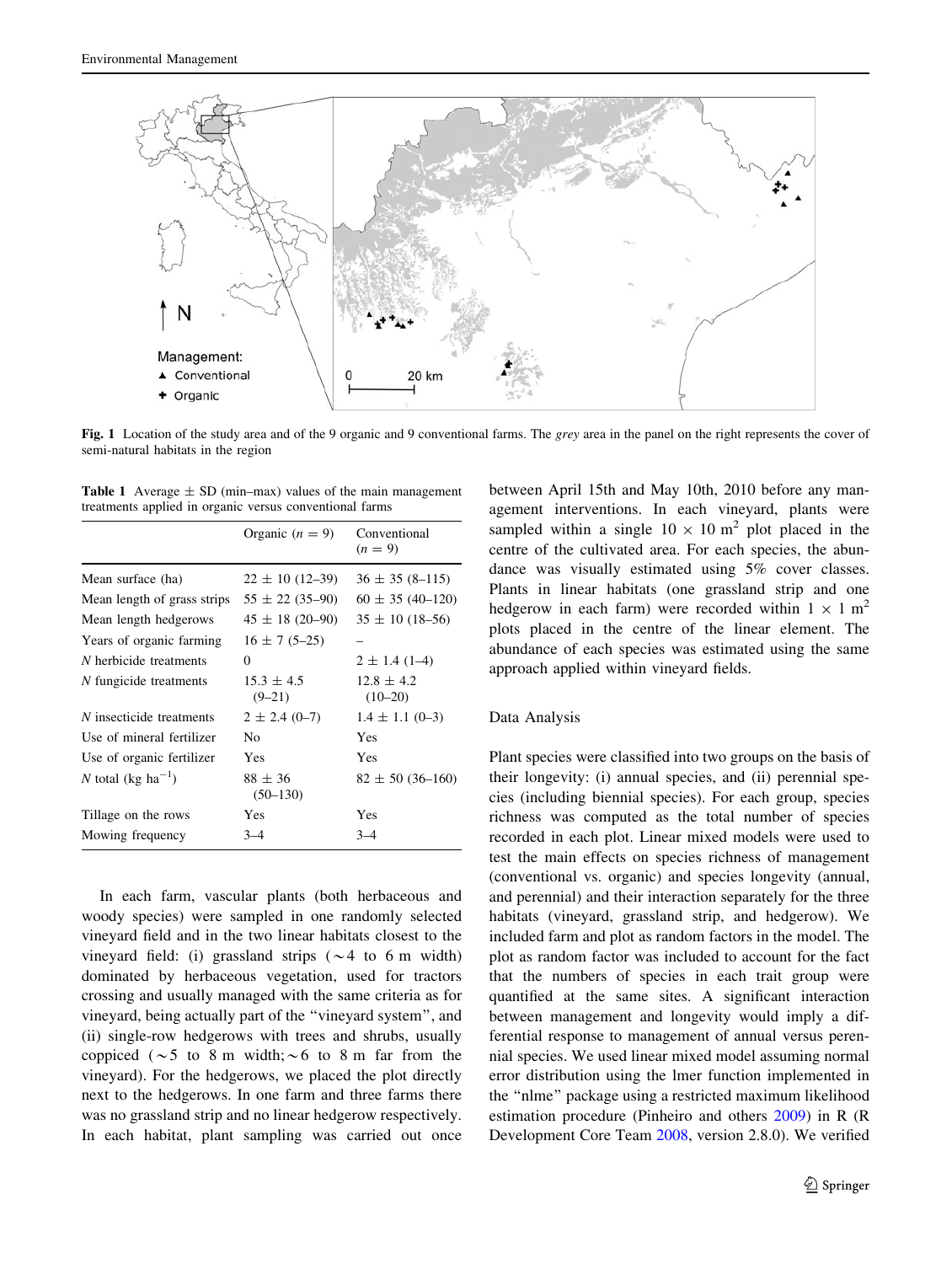assumptions of linear mixed models by inspecting diagnostic plots of model residuals.

Differences in species composition between organic and conventional farms were evaluated for each habitat separately both by Multi-Response Permutation Procedures (MRPP) and Indicator Species Analysis (ISA; Dufrêne and Legendre [1997\)](#page-5-0) as implemented in PC-ORD (McCune and Mefford [1999](#page-5-0)). MRPP was used to test the significance of differences in plant species composition between the two management types, using a Monte Carlo p-value which describes the likelihood of an equal or smaller effect size "A" than that measured by the procedure (McCune and Grace [2002\)](#page-5-0). The effect size is the value 1–0 (within group heterogeneity/randomly expected heterogeneity). When  $A = 1$ , there is perfect agreement within the group, and when  $A = 0$  the agreement within the group is equal to random probability. A significant effect size of 0.1 is commonly observed in community data (McCune and Grace [2002](#page-5-0)). The Sørensen distance measure and rank transformation of the distance matrices was used. ISA was used to determine how strongly each species was associated with each type of management. For each species, the Indicator Value (INDVAL) ranges from 0 (no indication) to 100 (maximum indication). Statistical significance of INDVAL was tested by means of a Monte Carlo test, based on 10,000 randomizations.

#### **Results**

A total of 211 species were found (50 annuals, and 161 perennials), 162 in conventional and 171 in organic farms. Regional species pool of vineyards and hedgerows in organic farms was richer than their conventional counterparts (Table 2).

Management type and longevity had different effects depending on the habitat (Table 3). Within the vineyard fields, we found a positive effect of organic farming on species richness. There was a tendency for a stronger effect of organic farming on perennial than annual species. Species richness did not differ between annual and perennial

Table 2 Total plant species richness in the three habitats in conventional and organic farms

| Habitat          | Management        |                   |     |  |
|------------------|-------------------|-------------------|-----|--|
|                  | Conventional      | Organic           |     |  |
| Vineyards        | 71 (49.3% annual) | 98 (38.8% annual) | 106 |  |
| Grassland strips | 94 (38.3% annual) | 89 (30.3% annual) | 125 |  |
| Hedgerows        | 78 (14.1% annual) | 92 (17.4% annual) | 128 |  |

The percentage of annual species is included in parenthesis for each habitat  $\times$  management combination

Table 3 Results of the linear mixed model testing the main effects of management (organic vs. conventional), and longevity and their interaction on plant species richness within the three habitats in the 18 farms

|                               | d.f.  | F     | P       |
|-------------------------------|-------|-------|---------|
| Vineyard                      |       |       |         |
| Management                    | 1, 16 | 6.00  | < 0.001 |
| Longevity                     | 1, 16 | 1.54  | 0.232   |
| Management $\times$ Longevity | 1, 16 | 2.33  | 0.146   |
| Grassland                     |       |       |         |
| Management                    | 1, 15 | 3.88  | 0.067   |
| Longevity                     | 1, 15 | 13.32 | 0.002   |
| Management $\times$ Longevity | 1, 15 | 4.52  | 0.050   |
| Hedgerow                      |       |       |         |
| Management                    | 1, 13 | 2.17  | 0.167   |
| Longevity                     | 1, 13 | 93.55 | < 0.001 |
| Management x Longevity        | 1, 13 | 0.23  | 0.634   |

d.f. are different due to missing values, i.e. in some farms no seminatural habitat was present

species (Fig. [2](#page-4-0)a). Within the grassland strips, we found a significant interaction between longevity and management, i.e. the number of perennial species was higher in the grassland strips under organic than conventional farming while annual species richness was not affected by management. Annual species richness was smaller than perennial species richness (Fig. [2](#page-4-0)b). Within the hedgerows, we did not find any effect of management. Plant assemblages of were mainly composed of perennial species both in conventional and organic farms (Fig. [2](#page-4-0)c).

The multi-response permutation procedure found no difference in overall species composition between farming types (MRPP: effect size  $A < 0.003$ , and  $p > 0.3$  for all the habitats). Also no indicator species were detected by ISA as being linked to either organic or conventional farms in any of the three habitats.

# Discussion

Our study evaluated the effect of organic farming on plant species richness in both crop and non-crop areas of vineyard farms. In our intensive agricultural landscapes organic farming promoted local plant species richness in vineyard fields, and grassland strips while we found no effect for linear hedgerows. Differences in species richness were not associated with differences in species composition, indicating that similar plant communities grew in vineyard farms independently of the management type. However, the plant species pool was poorer in conventional than in organic farms.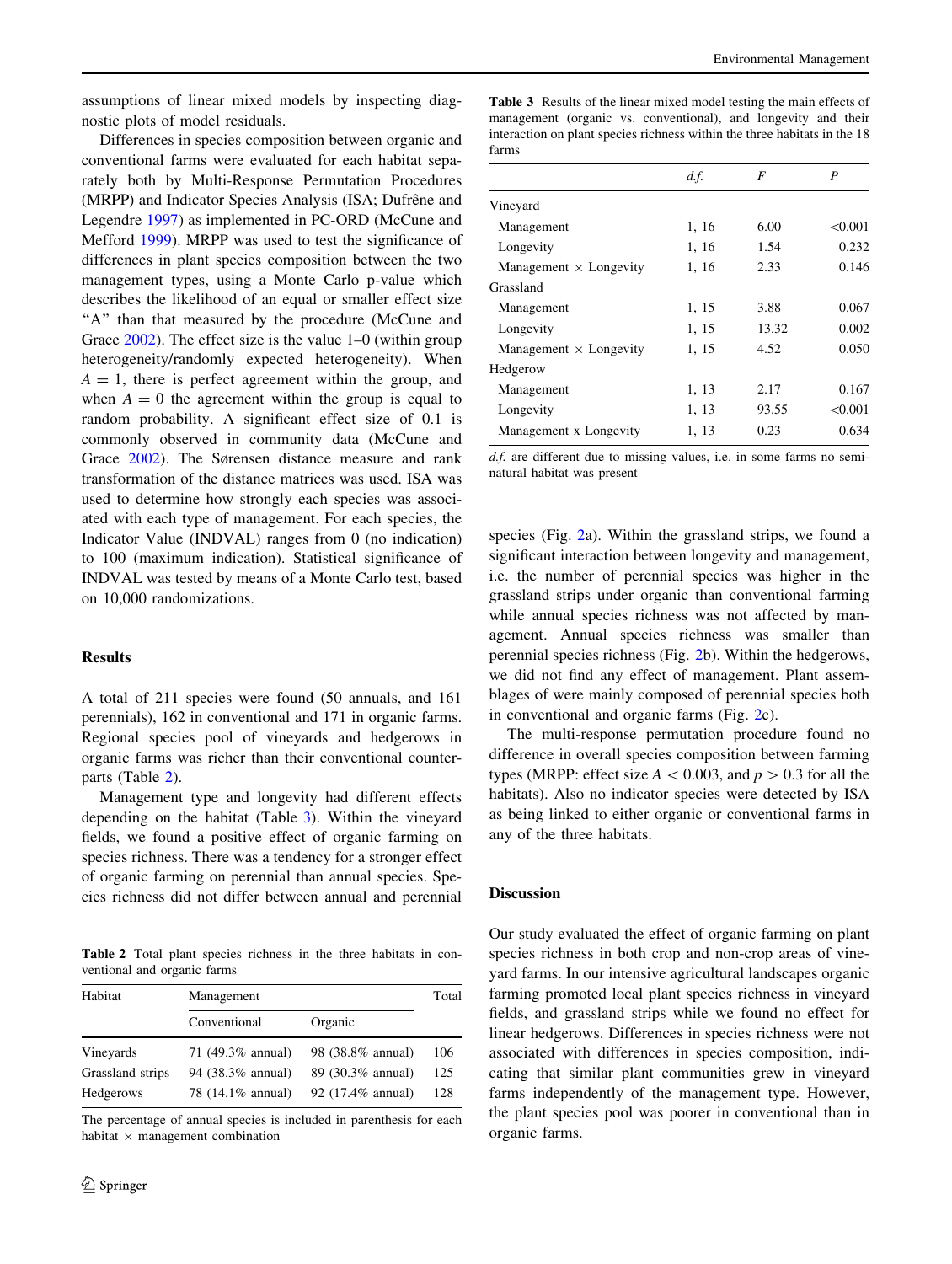<span id="page-4-0"></span>Fig. 2 Mean annual and perennial plant species richness in conventional versus organic farms in a vineyards, b grassland strips, and c hedgerows. The bars indicate the 95% intervals of confidence



In vineyard fields, the main difference between the two farming regimes in terms of management practices potentially influencing plants was the use of herbicides under conventional farming, while mechanical operations and mowing regime did not differ between the two management regimes. The use of herbicides was probably the main cause of the reduced establishment of large species rich-ness under conventional farming (Hald [1999;](#page-5-0) Rundlöf and others [2010\)](#page-6-0).

Research on the evaluation of the effects on biodiversity of organic versus conventional farming has sometimes led to contrasting results even within the same agro-ecosystem, depending on the taxonomic groups and spatial scales considered. Our results contrast with those of Brugisser and others [\(2010](#page-5-0)) who found that in vineyards plant species richness was not enhanced by organic farming compared to conventional farming. They conclude that biodiversity in vineyards may not benefit to the same degree from organic farming as in annual arable systems. They interpreted their results in the light of the intermediate disturbance regime hypothesis applied to vineyards compared to the more intensive management regime applied to annual crops. In their study, the positive effect of the intermediate disturbance regime on species richness overrode the benefit provided by organic farming, allowing conventional vineyards to reach comparable richness levels to their organic counterparts. In our study, both conventional and organic farms were scattered in an intensive-dominated conventional landscape sometimes extending for thousands of hectares. Intensively farmed and homogenous landscapes dominated by few crops have been considered as those where organic farming should produce the best benefits to biodiversity (Roschewitz and others [2005;](#page-6-0) Rundlöf and others [2010](#page-6-0); Tscharntke and others [2005\)](#page-6-0). Consistently, in our study, the intensive landscape management at the regional level could explain the positive effect of organic farming on local plant species richness. However, this conclusion does not necessarily apply to more mobile organisms such as insects or birds which often depend on suitable habitats and resources at larger spatial scale (Brittain and others [2010\)](#page-5-0).

We further investigated the effect of organic farming on plant species richness in two common semi-natural habitats associated with vineyard cropping systems finding a beneficial effect for grassland strips and no effect for linear hedgerows. Grassland strips are expected to be more directly influenced by crop management than hedgerows due to their position and use within the farm. While grassland strips are usually managed with the same criteria as for vineyard, being actually part of the ''vineyard system'', linear hedgerows are not expected to be managed differently in organic versus conventional farms. They are usually coppiced for wood fuel production and/or traditionally used to mark field boundaries. Moreover, hedgerows are located 6–10 m far from the vineyard reducing the potential negative effect of agro-chemical drifts from crop areas.

In grassland strips, and only marginally in vineyards, we found that the positive effect of organic farming was more pronounced for perennial than annual species. The use of herbicides was probably the main cause of the reduced establishment of perennial species under conventional farming. Accordingly, Gago and others [\(2007](#page-5-0)) found that weed control, tillage, and mowing allow annual species to complete their life cycle. On the contrary, the development of perennial species is effectively hindered by herbicides, whilst tillage and mowing have a lower impact. Boer and Stafford Smith ([2003\)](#page-5-0) also showed that annual species richness was enhanced by habitat degradation and disturbance removing perennial and biennial species (McIntyre and others [1999\)](#page-5-0).

In both organic and conventional vineyard farms, our three habitats are distributed along a gradient of disturbance, being higher in vineyard fields, intermediate in grassland strips and lower in hedgerows. While in vineyards there is no difference between the number of annual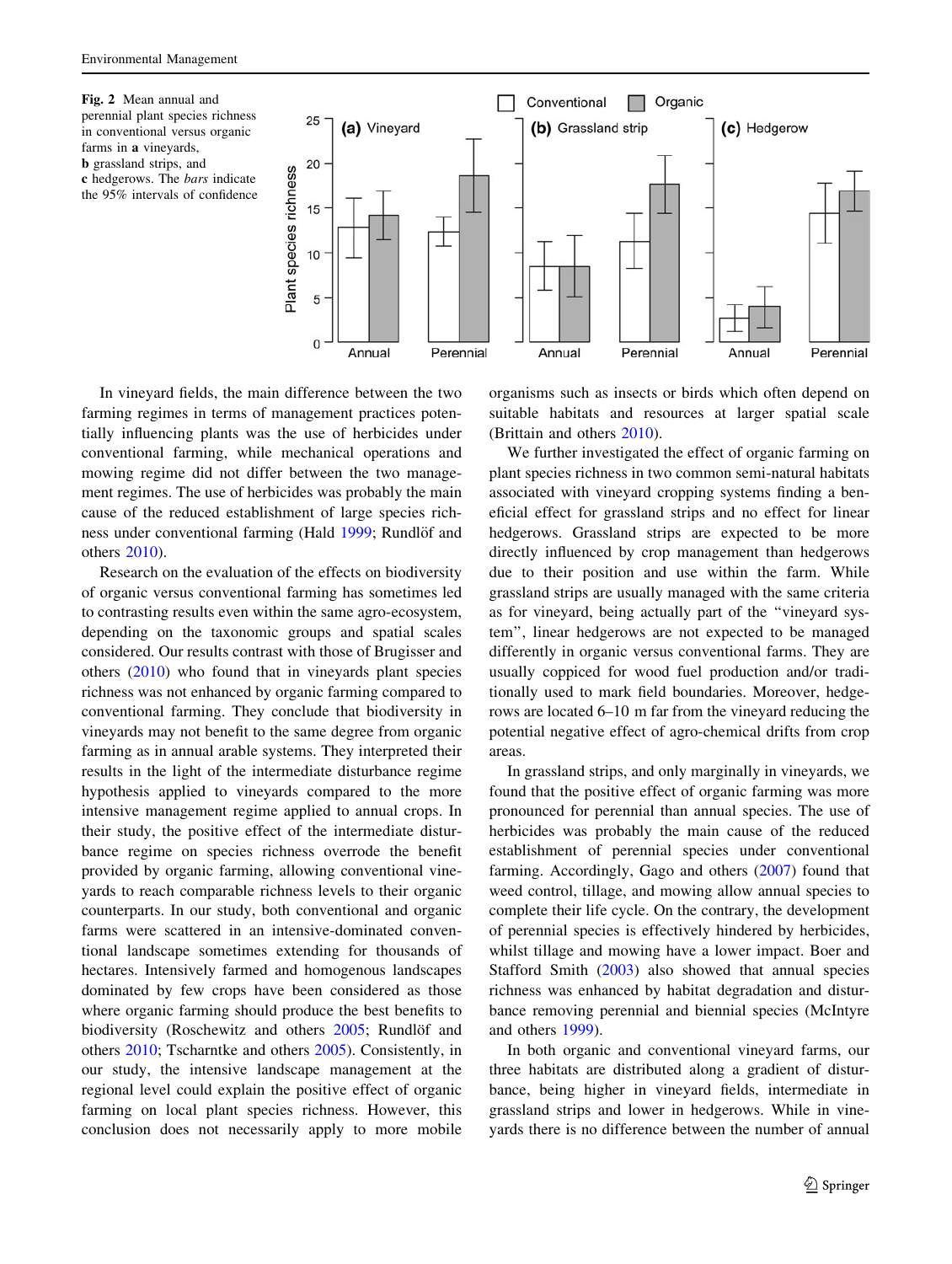<span id="page-5-0"></span>and perennial species, in grassland strips and hedgerows perennial species richness was higher than annual species richness irrespectively of the management type. In the case of hedgerows this is an obvious result related to the features of the vegetation which is largely composed by shrubs and tree species. In the case of grassland strips this situation could be indicative of less disturbed and more stable conditions allowing this habitat to host a higher number of more ecologically sensitive species.

In conclusions, our results demonstrate that in vineyard farms located in intensive conventional landscapes, local plant species richness benefits from organic farming within vineyard fields, grassland strips but not within linear hedgerows. As studies on the effects of organic farming on biodiversity within vineyards are still limited to a very few single-region studies, larger scale synthesizing studies are urgently needed to clarify the response of other organisms occupying different trophic levels, and to monitor in the long term the effects of the conversion from conventional to organic farming.

Acknowledgments Part of this project was funded by the FP7 EU project ''Indicators for biodiversity in organic and low-input farming systems" (GA 227161). We thank Péter Batáry and two anonymous reviewers for providing insightful comments on the manuscript. Bob Bunce and Tiziano Gomiero provided stimulating comments on the manuscript, which improved its clarity. Tommaso Zanetti is thanked for his precious support in the field work. Diego Ivan, Valeria Covre, and Giulia Moresco collaborated for the field work. Giovanni Caniglia and Mariano Brentan helped in the identification of some critical specimens. We are grateful to the owners of the farms who kindly allowed us to work in their vineyards and provided information on farm management. The experiment fulfils the current laws of the country in which it was performed.

#### References

- Batáry P, Báldi A, Kleijn D, Tscharntke T (2011) Landscapemoderated biodiversity effects of agri-environmental management—a meta-analysis. Proceedings of Royal Society B 278: 1894–1902
- Bengtsson J, Ahnstrom J, Weibull A-C (2005) The effects of organic agriculture on biodiversity and abundance: a meta-analysis. Journal of Applied Ecology 42:261–269
- Boer M, Stafford Smith M (2003) A plant functional approach to the prediction of changes in Australian rangeland vegetation under grazing and fire. Journal of Vegetation Science 14:333–344
- Brittain C, Bommarco R, Vighi M, Settele J, Potts SG (2010) Organic farming in isolated landscapes does not benefit flower-visiting insects and pollination. Biological Conservation 143:1860–1867
- Brugisser OT, Schmidt-Entling MH, Bacher S (2010) Effects of vineyards management on biodiversity at three trophic levels. Biological Conservation 143:1521–1528
- Caporali F, Mancinelli R, Campiglia E (2003) Indicators of cropping system diversity in organic and conventional farms in Central Italy. International Journal of Agricultural Sustainability 1:67– 72
- Cárdenas M, Ruano F, García P, Pascual F, Campos M (2006) Impact of agricultural management on spider populations in canopy of olive trees. Biological control 38:188–195
- Clough Y, Kruess A, Tscharntke T (2007) Local and landscape factors in differently managed arable fields affect the insect herbivore community of a non-crop plant species. Journal of Applied Ecology 44:22–28
- Dufrêne M, Legendre P (1997) Species assemblages and indicator species: the need for a flexible asymmetrical approach. Ecological Monographs 67:345–366
- Ekroos J, Hyvönen T, Tiainen J, Tiira M (2010) Responses in plant and carabid communities to farming practises in boreal landscapes. Agriculture, Ecosystems & Environment 135:288–293
- Fuller RJ, Norton LR, Feber RE, Johnson PJ, Chamberlain DE, Joys AC, Mathews F, Stuart RC, Townsend MC, Manley WJ, Wolfe MS, Macdonald DW, Firbank LG (2005) Benefits of organic farming to biodiversity vary among taxa. Biology Letters 1:431– 434
- Gabriel D, Roschewitz I, Tscharntke T, Thies C (2006) Beta diversity at different spatial scales: plant communities in organic and conventional agriculture. Ecological Applications 16:2011–2021
- Gabriel D, Sait SM, Hodgson JA, Schmutz U, Kunin WE, Benton TG (2010) Scale matters: the impact of organic farming on biodiversity at different spatial scales. Ecology Letters 13:858– 869
- Gago P, Cabaleiro C, García J (2007) Preliminary study of the effect of soil management system on the adventitious flora of a vineyard in northwestern Spain. Crop Protection 26:584–591
- Gomiero T, Pimentel D, Paoletti MG (2011) Environmental impact of different agricultural management practices: conventional vs. organic agriculture. Critical Reviews in Plant Sciences 30:95– 124
- Hadjicharalampous E, Kalburtji KL, Mamolos AP (2002) Soil arthropods (Coleoptera, Isopoda) in organic and conventional agroecosystems. Journal of Environmental Management 29:683– 690
- Hald AB (1999) Weed vegetation (wild flora) of long established organic versus conventional cereal fields in Denmark. Annals of Applied Biology 134:307–314
- Hawesa C, Squirea GR, Hallett PD, Watsonb CA, Young M (2010) Arable plant communities as indicators of farming practice. Agriculture, Ecosystems & Environment 138:17–26
- Hole DG, Perkins AJ, Wilson JD, Alexander IH, Grice PV, Evans AD (2005) Does organic farming benefit biodiversity? Biological Conservation 122:113–130
- Hyvönen T (2007) Can conversion to organic farming restore the species composition of arable weed communities? Biological Conservation 137:328–390
- Mäder P, Fließbach A, Dubois D, Gunst L, Fried P, Niggli U (2002) Soil fertility and biodiversity in organic farming. Science 296: 1694–1697
- Marini L, Scotton M, Klimek S, Pecile A (2008a) Patterns of plant species richness in Alpine hay meadows: local vs landscape controls. Basic and Applied Ecology 9:365–372
- Marini L, Fontana P, Scotton M, Klimek S (2008b) Vascular plant and orthoptera diversity in relation to grassland management and landscape composition in the European alps. Journal of Applied Ecology 45:361–370
- McCune B, Grace JB (2002) Analysis of ecological communities. MjM Software, Gleneden Beach
- McCune B, Mefford MJ (1999) Multivariate analysis of ecological data. Version 4.25. MjM Software, Gleneden Beach
- McIntyre S, Lavorel S, Landsberg J, Forbes TDA (1999) Disturbance response in vegetation—towards a global perspective on functional traits. Journal of Vegetation Science 10:621–630